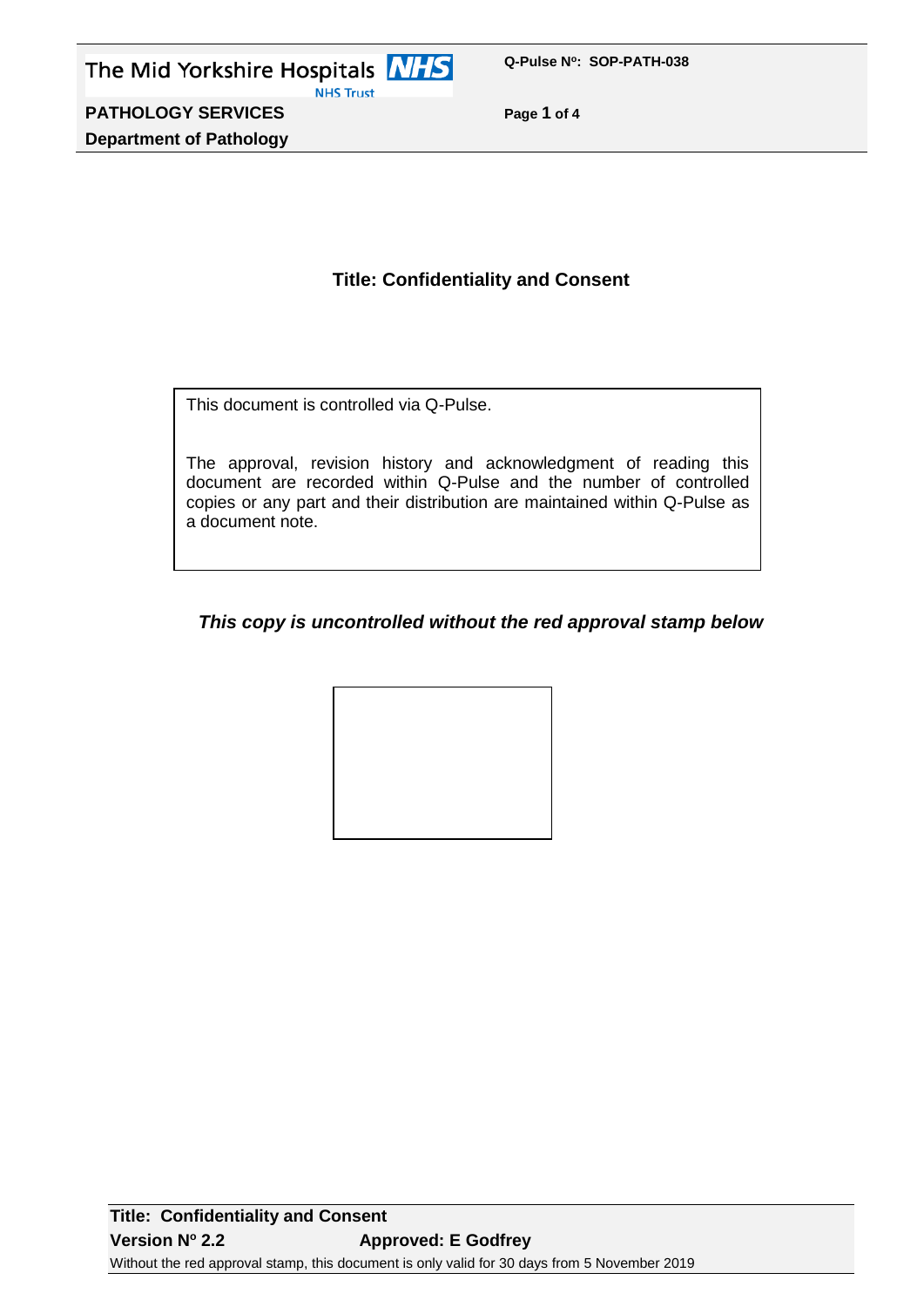## **PATHOLOGY SERVICES Page 2 of 4**

**Department of Pathology**

| <b>Revision History</b> |             |                         |                                                          |
|-------------------------|-------------|-------------------------|----------------------------------------------------------|
| <b>Revision</b>         | <b>Date</b> | <b>Pages</b><br>changed | <b>Purpose of Issue/Description of Change</b>            |
| 2.00                    | 19/05/2017  |                         | Ref to Trust policies included                           |
| 2.1                     | 04.05.2018  | 4                       | Changed consent from: next of kin to appropriate persons |
| $\overline{2.2}$        | 27/03/2019  | 4                       | Updated related documents                                |
|                         |             |                         |                                                          |

### **1.0 Purpose**

All personnel have a professional and contractual obligation to maintain confidentiality in respect of information obtained about patients or fellow colleagues during the course of their duties.

All patients have a right to expect that information held about them will only be used for the purpose intended and will not be released to others without the consent of the patient being obtained.

#### **2.0 Scope**

This document describes the procedure for consent and confidentiality of the Department of Pathology.

#### **3.0 Responsibilities**

The senior staff in Pathology are responsible for ensuring the implementation and maintenance of this procedure. All staff are to abide by this procedure.

### **4.0 Procedure**

#### **4.1 Confidentiality**

#### 4.1.1 Principles of confidentiality

Patient information is legally protected by the common law duty of confidentiality. There are also constraints imposed by other laws such as the Data Protection Act of 1998. Patients and their relatives should expect that any information about them held by the Pathology Laboratory will be treated in total confidence. Any information that is acquired during the course of duties must only be disclosed to people who are directly concerned with the diagnosis and treatment of that patient. This applies even if patients are personally known to members of staff. It is important that when patient information is passed on this is done in a confidential setting and not in front of colleagues or other patients who have no right to that information. Confidentiality must be maintained for all forms of patient record be they paper based or electronic, personal or medical details or images. A breach of confidentiality is a disciplinary offence.

Records may include:

Paper records, such as request forms, pathology reports or mortuary ledgers

Computer records

Records archived onto microfiche or CDROM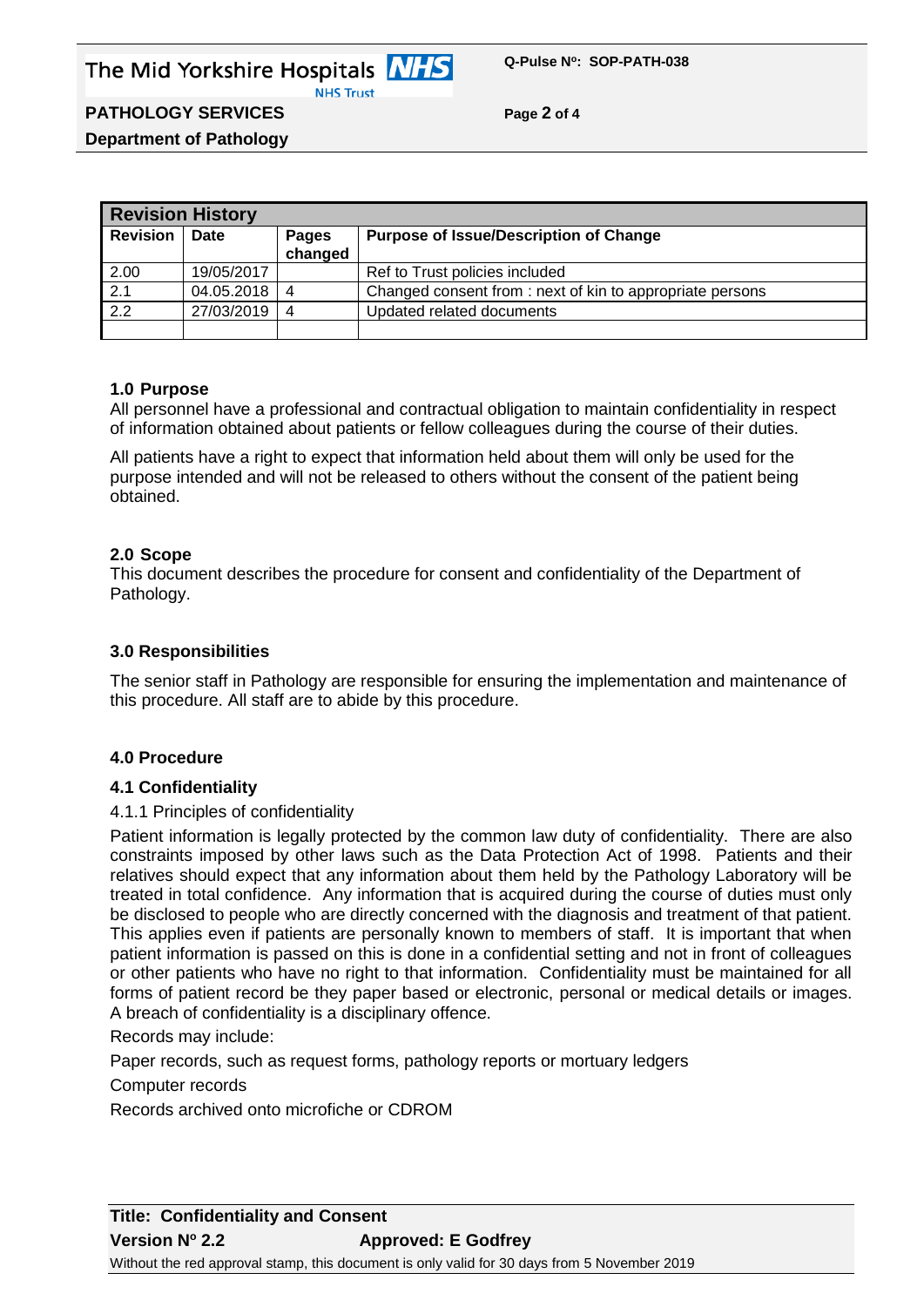**PATHOLOGY SERVICES Page 3 of 4**

# **Department of Pathology**

### 4.1.2 Use and disposal of paper records

Any paper records which contain identifiable patient data (e.g. reports, meeting lists, request forms, etc.) must be kept within a secure environment and disposed of in a proper fashion. Unattended documents and papers should not be left on view. Disposal should normally be by destruction using a shredding machine or by placing in a secure shredding bin. In certain circumstances incineration is acceptable provided that the records are placed in sealed bags, and placed in a secured receptacle set aside for material for incineration for collection by an agency which ensures a guaranteed and tracked route to incineration.

## 4.1.3 Computers

The pathology computer system is password protected and individual passwords are changed on a three monthly basis. Staff should take care to log out or to lock their system when they have finished working and to ensure that they do not to leave a logged in computer unattended, if access can be gained by non-authorised staff or patients.

If patient data or confidential information is held on PCs care should be taken not to leave computer files on screen. Letters and documents should be archived to secure folders on the network servers as soon as is practicable.

## 4.1.4 Patient records and medical notes

These should be kept within a secure environment. Unattended documents and papers should not be left on view. Similarly, patient records should not be removed from Trust premises unless absolutely necessary and great care taken not to leave them unattended (e.g. in car boots).

# **4.2 Consent**

4.2.1 Principles of Consent

For consent to be valid it must be given:

- by a person with capacity
- voluntarily
- with appropriate knowledge or information

Consent for Hospital Post Mortems *(FORM-MORT-021)* must be given by either: Hierarchy of qualifying relationships Persons are ranked in the following descending order:

- spouse or partner (including civil or same sex partner)
- parent or child (in this context a child may be of any age)
- brother or sister
- grandparent or grandchild
- niece or nephew
- stepfather or stepmother
- half-brother or half-sister
- friend of long standing

Or by the coroner

Consent does not depend on the form in which it is given. Written consent merely serves as evidence of the consent but for consent to be valid it must satisfy the conditions above. Consent